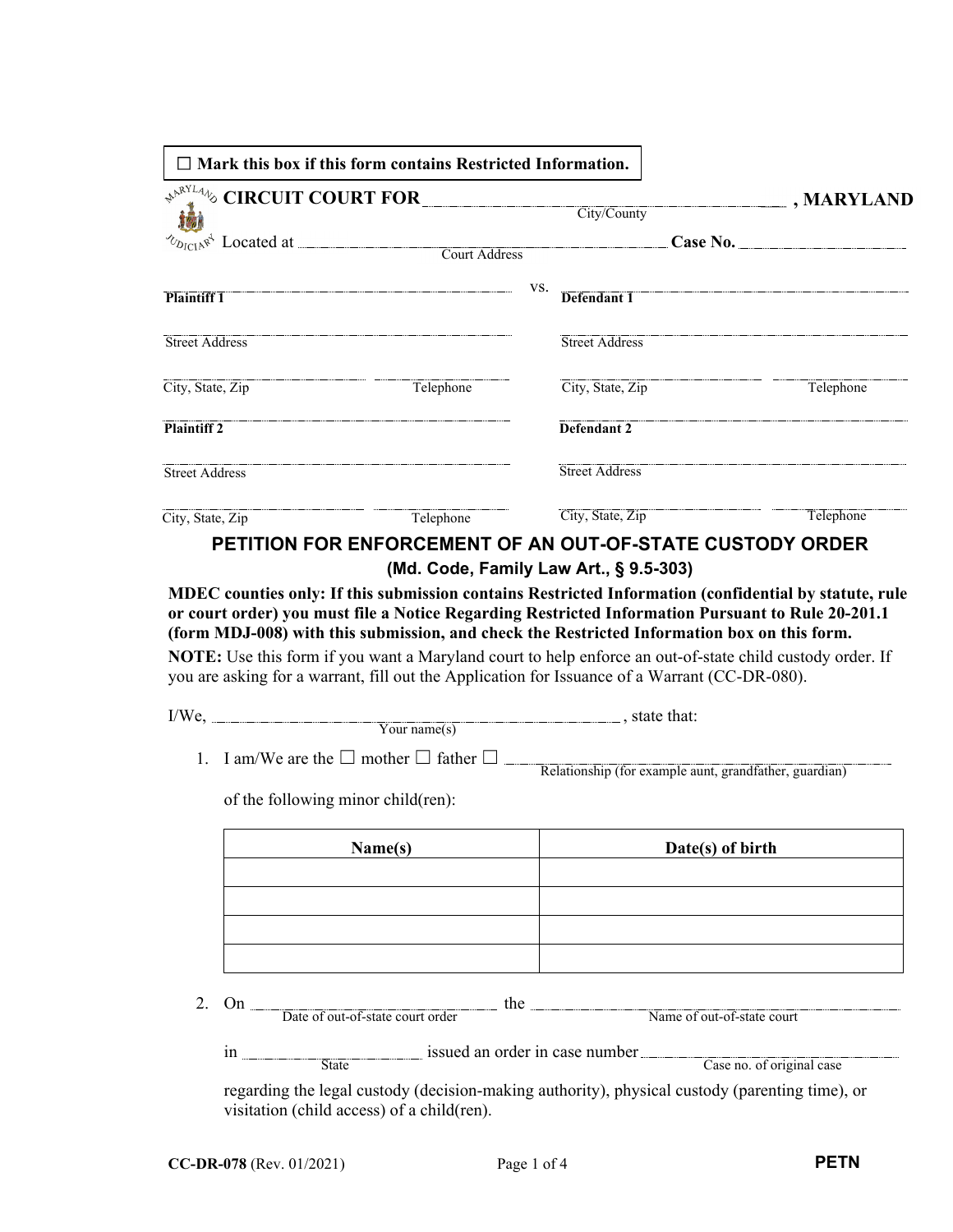Case No.

## 3. **Jurisdiction of issuing court (***check all that apply***)**.

 $\Box$  The court that issued the original order had proper jurisdiction because when the case was originally filed, all parties and children were living in the state/jurisdiction of the issuing court.

 $\Box$  The issuing court considered the question of jurisdiction and found it had jurisdiction for the following reasons:

## 4. **Status of the original order** *(check all that apply).*

 $\Box$  The order which I am/we are seeking to enforce has **NOT** been vacated, stayed or modified.

☐ The order which I am/we are seeking to enforce has been ☐ vacated ☐ stayed ☐ modified *(check one if appropriate)* by the following proceeding:

| <b>Name of Court</b> | <b>Case Number</b> | <b>Name of Proceeding</b> |
|----------------------|--------------------|---------------------------|
|                      |                    |                           |

5. **Other proceedings.** I/We know of the following cases, or I/we have been involved (as a party, witness, etc.) in the following cases about me/us, the other party(ies), or the child(ren). *Include cases such as custody, child support, guardianship, domestic violence/protective order, paternity, divorce, visitation (child access), CINA, delinquency, termination of parental rights, adoption or other cases.*

| <b>Name of Court</b> | <b>Case Number</b> | <b>Name of Proceeding</b> |
|----------------------|--------------------|---------------------------|
|                      |                    |                           |
|                      |                    |                           |
|                      |                    |                           |
|                      |                    |                           |

## **Attach the most recent court order for these cases.**

6. The child(ren) currently live(s) at  $\frac{1}{\sqrt{2\pi}}$ 

| $\sim$ . | $\frac{1}{2}$ and $\frac{1}{2}$ and $\frac{1}{2}$ and $\frac{1}{2}$ and $\frac{1}{2}$ and $\frac{1}{2}$ and $\frac{1}{2}$ and $\frac{1}{2}$ and $\frac{1}{2}$ and $\frac{1}{2}$ and $\frac{1}{2}$ and $\frac{1}{2}$ and $\frac{1}{2}$ and $\frac{1}{2}$ and $\frac{1}{2}$ and $\frac{1}{2}$ a |  |
|----------|-----------------------------------------------------------------------------------------------------------------------------------------------------------------------------------------------------------------------------------------------------------------------------------------------|--|
|          | 7. The defendant(s) live(s) at                                                                                                                                                                                                                                                                |  |
|          |                                                                                                                                                                                                                                                                                               |  |

.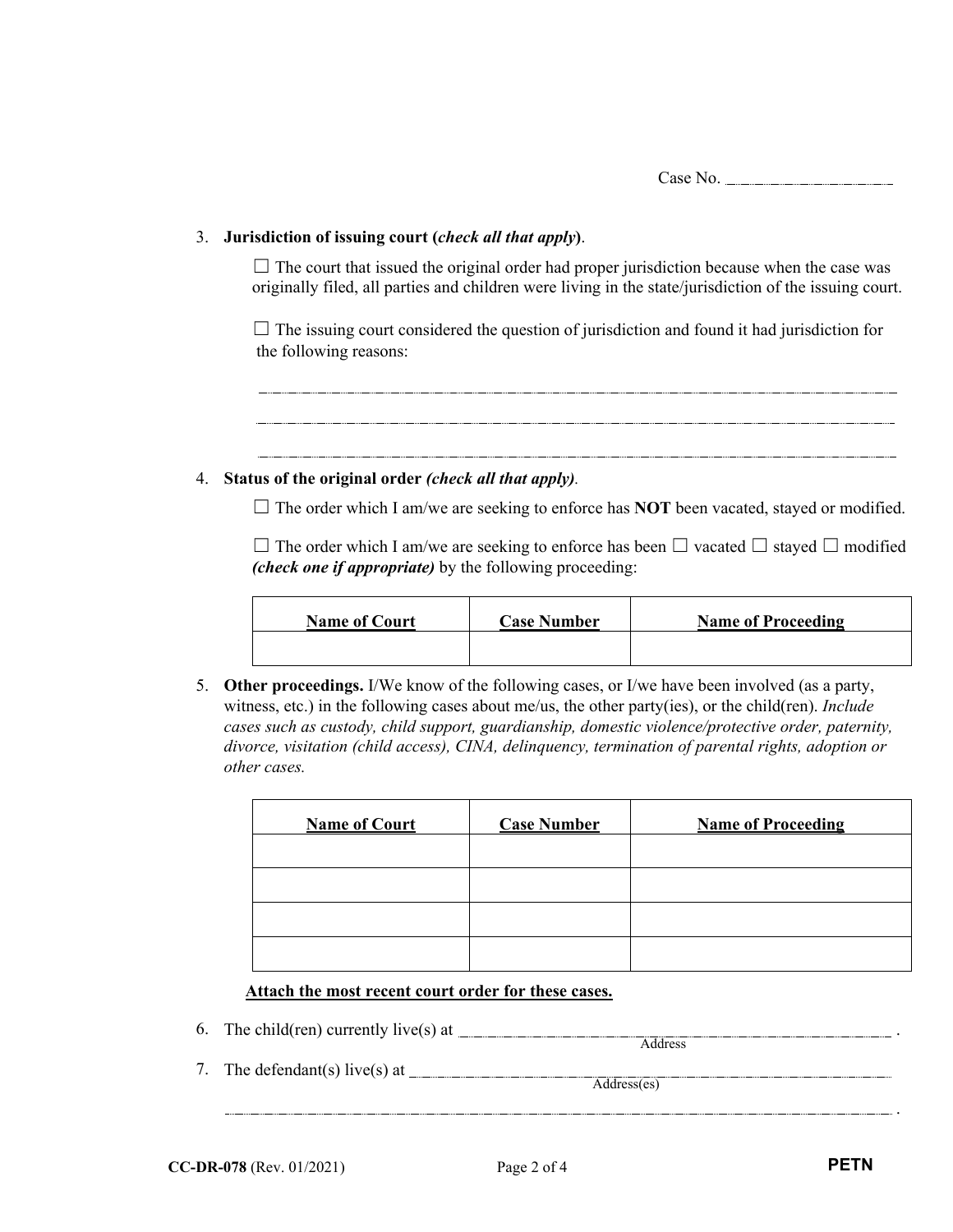Case No.

8. **Registration of the child custody determination.** The order which I am/we are seeking to enforce:

 $\Box$  Has been registered in Maryland. *(indicate date and county of registration)*:

| Date | <b>Circuit Court for (City/County)</b> |
|------|----------------------------------------|
|      |                                        |

 $\Box$  Has not been registered in Maryland.

**I am/We are attaching form CC-DR-079 asking that the order be registered, along with two (2) copies of the current order, one (1) of which is certified.** 

9. The defendant(s) is/are violating the current custody order in the following ways:

## 10. **Request issuance of warrant.**

 $\Box$  I/We believe the child(ren) are at risk of serious physical harm or may be imminently removed from Maryland because

**I am/we are attaching form CC-DR-080 asking for a warrant to be issued.** 

**FOR THE FOLLOWING REASONS**, I/we request the court *(check all that apply)*:

 $\Box$  Enforce the child custody determination referenced above, giving it the same force and effect as a Maryland order.

 $\Box$  Return the child(ren) to my/our immediate custody as provided in the above-referenced court order.

 $\Box$  Authorize law enforcement officers to assist me/us in executing this order in the following manner:

 $\boxtimes$  Order any other appropriate relief.